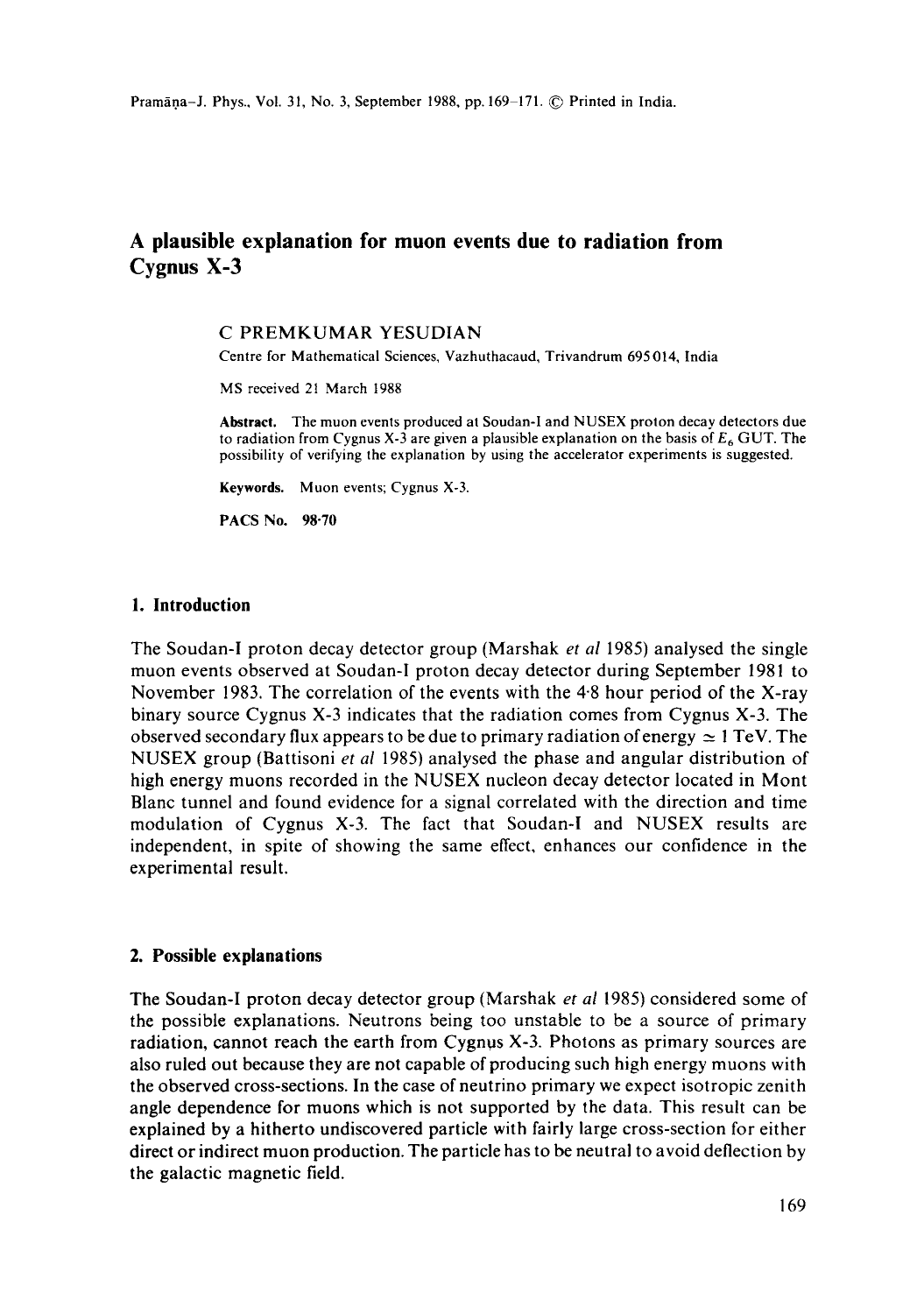# **3. Ruddick's model-independent analysis**

Ruddick (1986) carried out a model-independent analysis of the data. From the phase coherence of the signal he estimated that the particle coming from Cygnus X-3 must have a mass less than a few tens of MeV. These particles, called Cygnets, must be neutral to avoid deflection by the galactic magnetic field. The life-time of the particle must be greater than  $3 \times 10^7$  seconds so as to reach the earth. An important aspect of the data considered by Ruddick and which has not been studied before is the finite angular spread up to  $5^\circ$  in the observed muon arrival direction relative to the actual direction of Cygnus X-3. The angular resolution in each detector is less than  $1^\circ$  while the multiple coulomb scattering is less than  $0.5^\circ$ . The spread is suggestive of the production of a massive particle in the interaction of the primary with the rock in earth with its subsequent decay to atleast one muon. Any model involving direct muon production by the Cygnets would produce too many muons at very small angles. From the data he estimated the mass of the secondary particle to be 10 to  $40 \,\text{GeV}/c^2$  for producing the particle due to interaction of the Cygnets with nucleons.

## **4. Grand unified theories**

Several explanations of the data on the basis of supersymmetric particles have been attempted without success (Mohapatra *et al* 1985; Auriemma *et al* 1985; Berezinsky *et al* 1986). We consider the grand unified theories for an explanation. Currently there are three models for grand unification which explain all the low energy data including the value of the Weinberg angle (Langacker 1981). These models are based on the gauge groups (i) SU (5) (ii) SO (10) (iii)  $E_6$ . The limited particle content of the GUTs based on SU (5) and SO (10) makes it impossible to explain the above data. In what follows it is shown that a satisfactory explanation can be provided on the basis of the  $E_6$  GUT.

# **5. Explanation using**  $E_6$  **GUT**

According to the present standard  $E_6$  GUT each family of lepton and quarks is placed in the  $27$  fundamental representation of the  $E_6$  group (Barbieri and Nanopoulos 1980). Under the symmetry breaking in which  $E_6$  branches into SO (10)  $\times$  U (1) the 27 irrep of  $E_6$  splits as  $27 = 16 + 10 + 1$ . Under further symmetry breaking in which SO(10) branches as SU (5)  $\times$  U(1), the 16 irrep splits as  $16 = (10 + 5 + 1)$  and the 10 irrep splits as  $10 = (5 + 5)$ . The  $10 + 5$  of 16 corresponds to the particles of the standard model. The  $(5 + \overline{5})$  of 10 corresponds to new particles which are unique to the  $E_6$  group. It contains a Dirac neutral heavy lepton  $N^{\circ}$  and a charged heavy lepton  $E^-$  which form a doublet  $N_c^{N^0}$  under SU (2) and a singlet under SU (3)<sub>c</sub>. It also contains a  $Q = -\frac{1}{3}$  colour triplet quark. Under suitable Higgs symmetry breaking  $N^{\circ}$  can also be a Majorana particle. We identify the Cygnet and the secondary particle of Ruddick which the Cygnet produces on interaction with the nucleons in the rock as  $N_e^{\circ}$  and  $E_e^-$  respectively of the electron family. Then from Ruddick's analysis, the mass of  $N_e^{\circ}$  is less than a few tens of MeV and the mass of  $E_{\epsilon}^-$  is between 20 and 40 GeV. It is proposed here that the Cygnus X-3, due to some mechanism which is not relevant here, produces highly energetic  $E_e$ which decays to  $N_e^{\circ}$  having energy  $\simeq$  1 TeV. This constitutes the primary radiation.